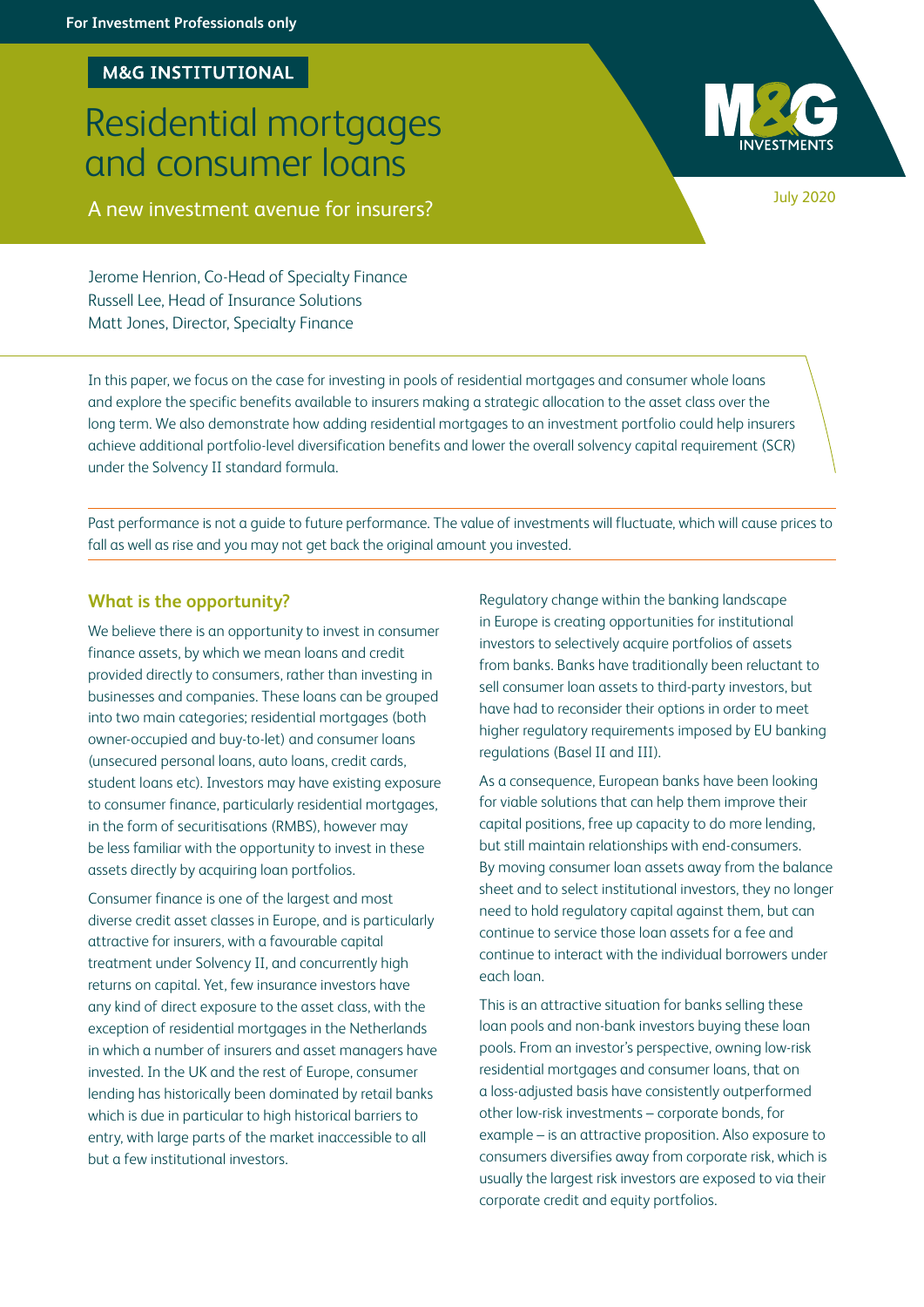As there are a limited number of suitable partners or 'buyers' able to participate in such transactions in Europe, those operating in the market are able to secure access to deals at attractive risk-return levels, often on a bilateral basis. This is because banks selling consumer loan assets want to engage with known and trusted investors to whom they are willing to provide large volumes of confidential data.

There is also the ability to access the market in sufficient quantity and scale. The pipeline of potential investment opportunities in residential mortgages and consumer loans is huge – we estimate that there is about €26 trillion of consumer loan balances globally. In Europe, a steady state annual opportunity set of even 5% of the market size of €7 trillion implies an annual addressable market size of €350 billion for portfolio acquisitions.

To gain a diversified exposure to these assets and overcome the barriers to entry, an institutional investor could make an investment into a fund that is buying multiple pools of residential mortgages or consumer loans, rather than gaining an exposure on a loan-by-loan or even transaction-by-transaction basis.

# **Why invest in residential mortgages and consumer loans?**

Consumer finance assets have shown resilience despite headwinds, owing to supportive factors at both a macro level and a micro level. The drivers of credit risk in residential mortgage portfolios and consumer loan portfolios can be different to the drivers of corporate credit and equities – with consumers' ability to service their debts much more reliant on unemployment rates and household income trends rather than GDP growth and corporate profitability.

Europe has been severely affected by the COVID-19 'coronavirus' pandemic. A deep recession with sharp increases in unemployment is now the 'base case', while further fiscal and central bank support is expected. Government support to date has been unprecedented and effectively focused on 'backstopping' the consumer through extensive wage and unemployment support measures. Preserving the solvency of consumers and ensuring that they remain central to the functioning of the economy is likely to be the key fiscal policy priority going forward, in our view. Given the level of government intervention in the current crisis, we believe consumer credit performance will be resilient, although the economic impact of changes in consumer spending is very uncertain.

Generally, households in the UK and Europe have deleveraged since the global financial crisis (GFC) and have improved their creditworthiness. Although institutional investors have been largely unable to access mortgage loans and consumer loans directly, the rates of return for both residential mortgages and consumer loans have historically been higher compared to corporate bonds with similar risk, and subject to less volatility as witnessed not only in the GFC, but more recently too through the volatility in capital markets driven by the coronavirus pandemic. Loan margins have also remained broadly stable even as bond yields have fallen in the years since the GFC. This is reflected in the performance of these loans.

Figure 1. UK loan margins are high and stable – residential mortgages and consumer loans



Source: Bank of England, Bloomberg, M&G, as at 30 April 2020.



as at 30 September 2019.



Figure 2. European loan margins are high and stable – residential mortgages

Source: Bloomberg as at 30 April 2020, ECB, M&G as at 30 March 2020.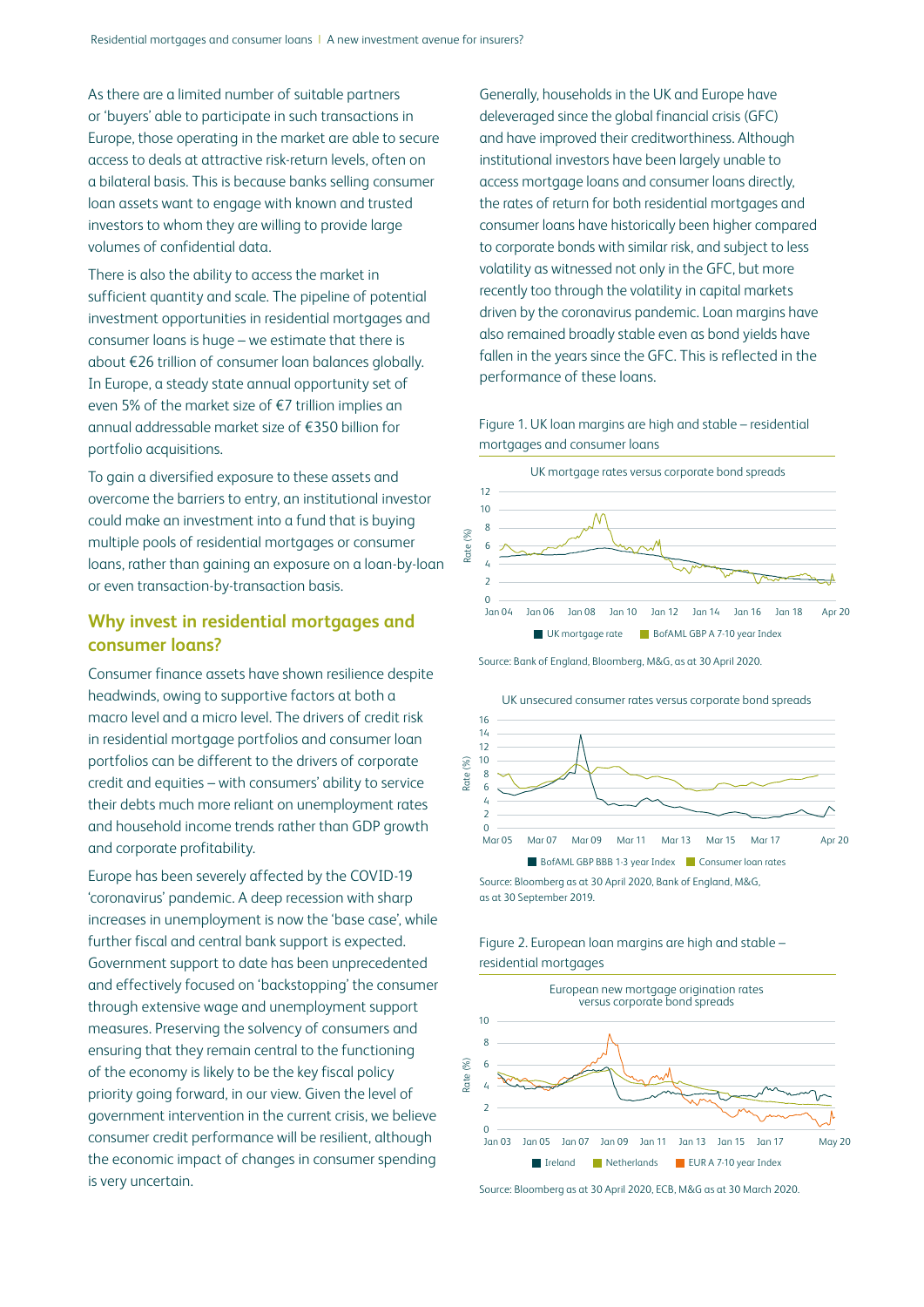The loss rates on prime mortgages in the UK and Europe (UK and Dutch mortgage interest rates and default rates are shown in Figure 3 and 4 for illustration) remained very low even during the GFC (with some limited exceptions). For other types of consumer loans, while there was an increase in 'charge-off' rates on credit card loans (value of loans removed from the books and charged against loss reserves) and loan delinquencies (when a borrower is late or overdue on a loan payment) as UK and European economies fell into recession, these rates have since fallen back significantly and stabilised, as can be seen in Figures 3 and 4, respectively.

Over the years regulators in Europe have made residential mortgages and other consumer loans safer and stronger by imposing new rules on bank lenders regarding borrower due diligence, effectively attempting to prevent consumers from borrowing at unsustainable levels.

Headline consumer loan rates and delinquencies help inform the overall assessment of the asset class, however residential mortgages and consumer loans have different risk-return characteristics.

Direct residential mortgages are a very high quality investment, and could deliver positive returns even under the highest, AAA stress scenarios. Consumer loans are considered to be comparable to 'crossover' risk. These loans typically offer higher expected returns to compensate for the additional risk, but could start to suffer minor negative performance under the higher, BBB and above, stress scenarios. Overall, the risk-return profile for consumer finance investments is unique to each pool and overall returns are dependent on the purchase price of the pool. Scenario analysis involves stress-testing the performance of the underlying loans in a pool, for example increasing default rates and losses in the pool, and determining the impact on overall returns.

In the following examples, we have run scenario analysis to determine what the expected cashflows of each loan pool would look like if we assumed different degrees of credit deterioration. The credit rating scenarios presented herein ie 'the M&G base case', 'BBB stress' scenario and 'A stress' scenario in the case of residential mortgages, represent the ability of the loan pool to withstand losses. From a rating agency perspective a higher rating means a higher ability to withstand losses, so a single-A stress is more severe than a BBB one.

Figure 3. UK loan losses have historically been very low – residential mortgages and consumer loans



Source: Bank of England, Moody's, as at 31 March 2020. Source: Bank of England, Moody's, as at 29 February 2020.



Figure 4. European loan losses have historically been very low – residential mortgages and consumer loans

Source: ECB, Moody's, as at 31 March 2020. Source: Moody's, S&P and M&G, as at 31 January 2020.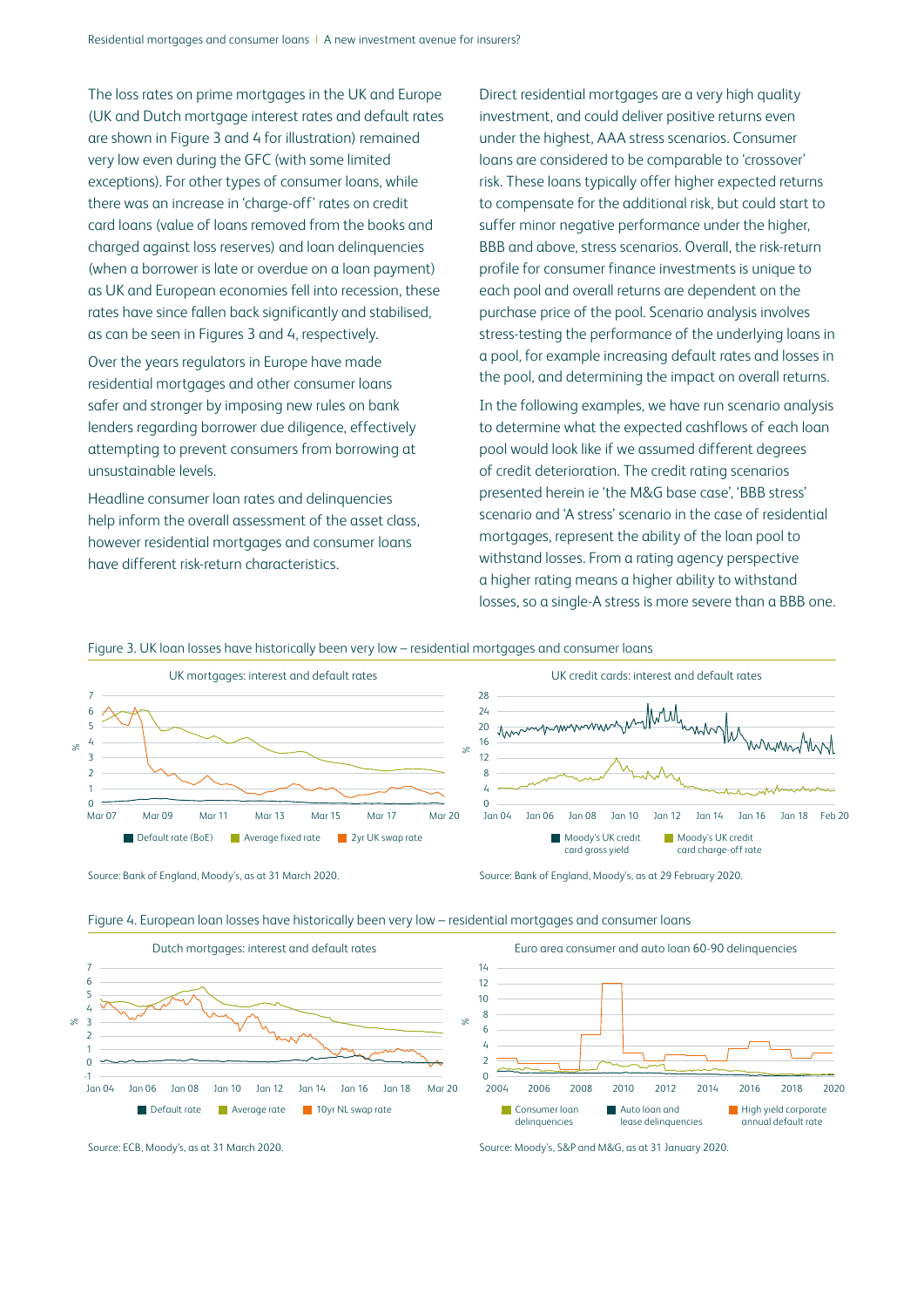The M&G base case scenario for each loan transaction is the expected return based on our prudent outlook for defaults.

## Figure 5. UK and European residential mortgage loan returns – spreads to swaps<sup>1</sup>

|                            | Base case | 'BBB stress'<br>scenario <sup>2</sup> | 'A stress'<br>scenario <sup>2</sup> |
|----------------------------|-----------|---------------------------------------|-------------------------------------|
| UK mortgage<br>loan pool   | 25%       | 2.3%                                  | 1.75%                               |
| Euro mortgage<br>loan pool | 2.0%      | 1.5%                                  | 12%                                 |

Source: M&G, as at June 2020.

These mortgage loan stresses compare very favourably to, both in the base case and stress cases, for example, the yield (after deducting long-run average losses) on the BofAML GBP 'A' 7-10 year Corporate Bond Index which is currently swaps +1.4% and the Euro 'A' 7-10 year Corporate Bond index which is currently swaps +0.8%.

#### Figure 6. UK consumer loan returns – spreads to swaps<sup>1</sup>

|                          | Base case | 'BB stress'<br>scenario | 'BBB stress'<br>scenario |
|--------------------------|-----------|-------------------------|--------------------------|
| UK consumer<br>loan pool | 4.5%      | 29%                     | $-0.2%$                  |

Source: M&G, as at June 2020.

These consumer loan stresses again compare favourably to, for example, the yield (after deducting long-run average losses) on the BofAML GBP 'BBB' 1-3 year Corporate Bond Index which is currently swaps +1.6%.

As shown, direct mortgage and consumer loan investments can perform well versus corporate bonds, not only bringing additional diversification to a portfolio and giving significant upside in more benign environments, but also potentially delivering reasonable returns in stress scenarios under which equivalentlyrated corporate bonds would be defaulting<sup>3</sup>. .

# **Why are these assets particularly attractive for insurers?**

For insurers, there are several additional advantages of investing in residential mortgages and consumer loans in terms of regulatory capital requirements and related diversification under the standard formula of Solvency II.

If insurers adjust their portfolios and make even a small allocation to residential mortgages or consumer loans, the potential benefits could be significant for both life and general insurers.

Our analysis shows that an allocation from corporate bonds into **residential mortgages** can lower the overall SCR due to the diversification potential of these assets in the standard formula SCR calculation under Solvency II.

Under the standard formula, the standalone capital requirement for mortgages with certain characteristics is a function solely of its loan-to-value (LTV) ratio $4 -$  for example, mortgages with an LTV of 60% or lower, the capital requirement is zero, rising to approximately 5.4% for mortgages with an LTV of 100%. The capital requirement of corporate bonds, in comparison, is a function of duration and credit rating. The combination of higher returns and lower capital charges leads to a much higher expected return on capital for mortgage investments than for, for example, investment grade corporate bonds, as is shown in Figure 7.

Figure 7. SCR analysis: UK residential mortgage portfolio capital requirement and return on capital

| Investment                                         | Return<br>(spread to<br>swaps, bps)* | Capital<br>requirement<br>(SCR) | Return on<br>capital<br>(ROC) |
|----------------------------------------------------|--------------------------------------|---------------------------------|-------------------------------|
| UK mortgage new<br>origination (75% LTV)           | 250                                  | 22%                             | 113.6%                        |
| 'A' GBP 7-10 year<br><b>Corporate Bond Index</b>   | 140                                  | 10.4%                           | 13.5%                         |
| 'BBB' GBP 7-10 year<br><b>Corporate Bond Index</b> | 210                                  | 17.8%                           | 11.8%                         |

Source: M&G, as at June 2020. \*Headline returns adjusted for expected losses based on historical average.

<sup>&</sup>lt;sup>1</sup> At the investment level, would be gross of management fees and any fund costs.

<sup>2</sup> 'A stress' is the scenario at which an A bond would default, 'BBB stress'

is the scenario at which a BBB bond would default.

<sup>3</sup> M&G internal cashflow stresses.

<sup>4</sup> Subject to the characteristics set out in Article 191 of EU 2015/35.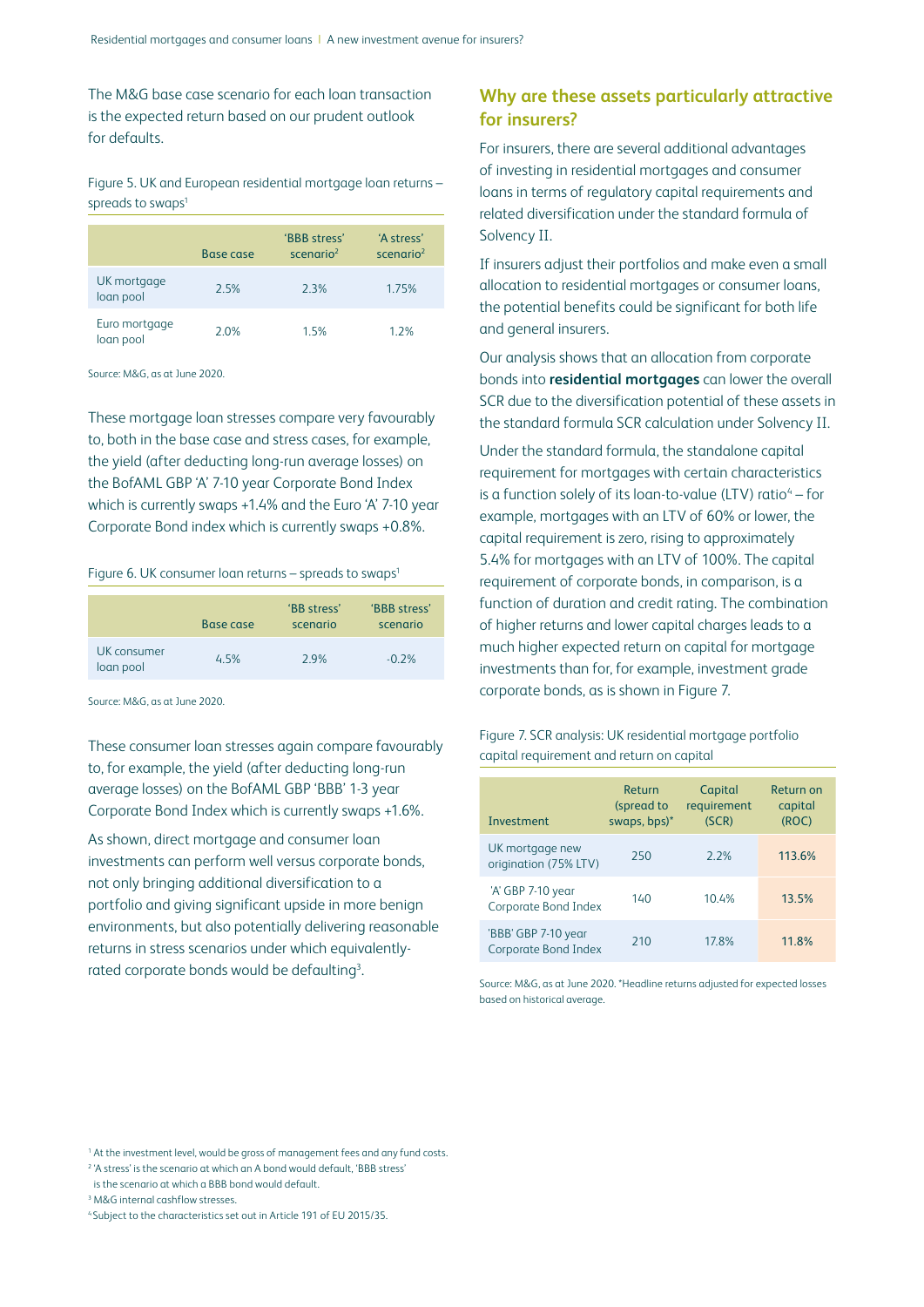We have applied the same risk-based capital framework to calculate the SCR and return on capital for Eurodenominated residential mortgage pools – an Irish residential mortgage pool and a Dutch residential mortgage pool (see Figure 8).

Figure 8. SCR analysis: European residential mortgage portfolios capital requirement and return on capital

| Investment                                  | Return<br>(spread to<br>swaps, bps)* | Capital<br>requirement<br>(SCR) | Return on<br>capital<br>(ROC) |
|---------------------------------------------|--------------------------------------|---------------------------------|-------------------------------|
| Dutch mortgage new<br>origination (95% LTV) | 150                                  | 4.9%                            | 30.7%                         |
| Irish mortgage new<br>origination (75% LTV) | 250                                  | 2.2%                            | 113.6%                        |
| 'A' EUR 7-10 year<br>Corporate Bond Index   | 80                                   | 10.9%                           | 7.3%                          |
| 'BBB' EUR 7-10 year<br>Corporate Bond Index | 130                                  | 19.0%                           | 6.8%                          |

Source: M&G, as at June 2020. \*Headline returns adjusted for expected losses based on historical average.

Residential mortgages, unlike investment grade corporate bonds and most other asset classes, sit under the counterparty default risk module under Solvency II standard formula<sup>5</sup>. Adding residential mortgages to an investment portfolio can be a valuable diversifier, not just from a risk perspective but also from an SCR calculation perspective.

Almost all investment assets typically sit in the market risk module (see Figure 9), and the assumed correlation between the other main risk modules is low, ie 25% (with the exception of the correlation between the non-life underwriting risk module and the counterparty default risk module). Therefore, diversifying between risk modules can greatly reduce the overall SCR.

#### Figure 9: Risk module correlation matrix

| <b>Parameters</b> |               |                |       |               |          |
|-------------------|---------------|----------------|-------|---------------|----------|
| $Corr_{ii}$       | <b>Market</b> | <b>Default</b> | l ife | <b>Health</b> | Non-life |
| Market            | 100%          | 25%            | 25%   | 25%           | 25%      |
| Default           | 25%           | 100%           | 25%   | 25%           | 50%      |
| Life              | 25%           | 25%            | 100%  | 25%           | 0%       |
| Health            | 25%           | 25%            | 25%   | 100%          | 0%       |
| Non-life          | 25%           | 50%            | 0%    | 0%            | 100%     |

Source: EIOPA.

For insurers that have existing allocations to (equity release, commercial) mortgage loans, further diversifying into residential mortgage loans could result in significant additional portfolio-level diversification benefits.

## Capital efficiency of allocation to residential mortgages – a worked example

To illustrate, consider a European insurer with an asset mix of 50% government bonds, 30% corporate bonds, 10% equity and 10% property, operating under the standard formula with a desire to improve return on capital while limiting volatility.

We illustrate two potential options:

- 1. Move 10% of the portfolio from government bonds to corporate bonds
	- This would increase the capital requirements by 14%
	- Increase returns by 1.2%
- 2. Or move 10% to residential mortgages
	- This would increase the capital requirements by 1%
	- Increase returns by 2%
	- Achieve greater diversification benefits

We estimate the return on incremental capital, including the effect of diversification for an allocation to residential mortgages is >100%.

Source: M&G, February 2020.

For **consumer loans**, in contrast to residential mortgages, the Solvency II SCR is the same as for an unrated corporate bond. As the return on the unsecured personal loan pool is substantially higher, and the capital requirement is at least equivalent to BBB-rated corporate bonds for similar duration assets, the return on capital for unsecured personal loans is potentially much higher than for A and BBB-rated corporate bonds, as is shown in Figure 10.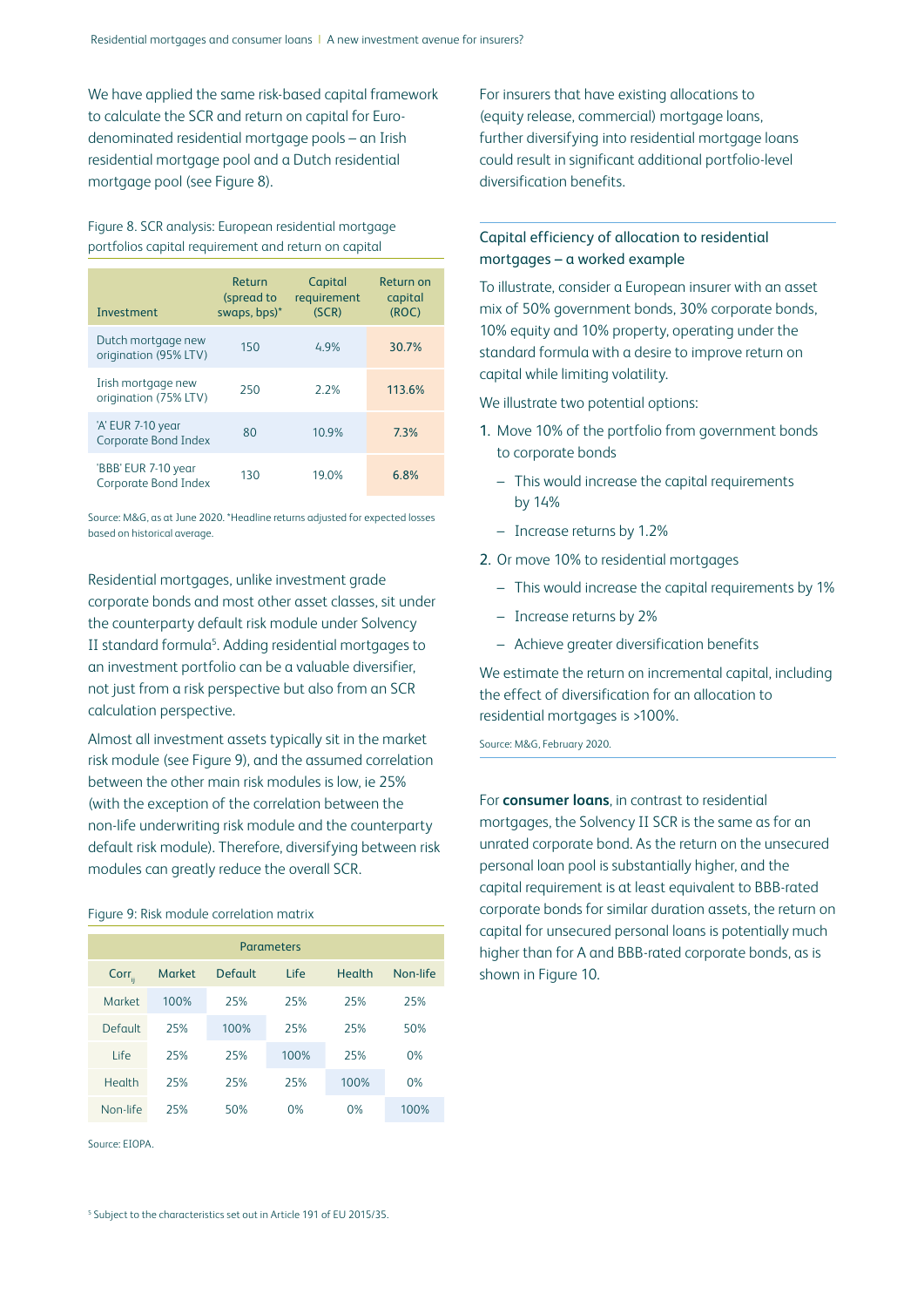| Figure 10: SCR analysis: UK consumer loan portfolio capital |  |  |
|-------------------------------------------------------------|--|--|
| requirement and return on capital                           |  |  |

| <b>Investment</b>                                 | Return<br>(spread to<br>swaps, bps)* | Capital<br>requirement<br>(SCR) | Return on<br>capital<br>(ROC) |
|---------------------------------------------------|--------------------------------------|---------------------------------|-------------------------------|
| UK unsecured<br>consumer loans<br>new origination | 450                                  | 5.3%                            | 85.7%                         |
| 'A' GBP 1-3 year<br>Corporate Bond Index          | 90                                   | 27%                             | 33.8%                         |
| 'BBB' GBP 1-3 year<br>Corporate Bond Index        | 160                                  | 4.8%                            | 33.7%                         |

Source: M&G, as at June 2020. \*Headline returns adjusted for expected losses based on historical average.

## Internal model considerations

We are happy to work with our insurer clients to provide additional data for the development or adaptation of their internal model and to help work through and understand any modelling considerations.

# **How liquid are residential mortgage and consumer loan pools?**

Investing in residential mortgage portfolios and consumer loan portfolios offers investors the opportunity to earn an illiquidity premium relative to corporate bonds for similar duration. It should be noted that although the underlying assets of these pools are generally thought to be illiquid and cannot be sold quickly on an individual basis, the underlying assets tend to self-amortise quite quickly, generating liquidity for the overall investment. Consumer loans, such as credit card receivables or auto loans, are quicker to amortise than residential mortgages, but even then mortgages tend to pre-pay much ahead of their scheduled amortisation profile on average, providing liquidity.









Source: M&G, as at June 2020.

### **Conclusion**

To conclude, we believe there is a great opportunity to invest in residential mortgages and consumer loan pools due to relatively high and stable spreads, historically lower volatility and an illiquidity premium versus corporate bonds, and can provide investors with a scalable opportunity to diversify the core portion of the investment portfolio that is relatively unique.

We have been operating in the market and investing in residential mortgages and consumer loan pools for a number of years, and have demonstrated the ability to secure access to opportunities at attractive risk-return levels.

Even a small allocation to this asset class can result in additional diversification benefits and typically higher returns relative to corporate bond holdings without having to significantly compromise on liquidity. Furthermore, for insurance investors, the capital treatment under the standard formula for investing in these assets is extremely favourable, which as a result could drive exceptional return on capital metrics.